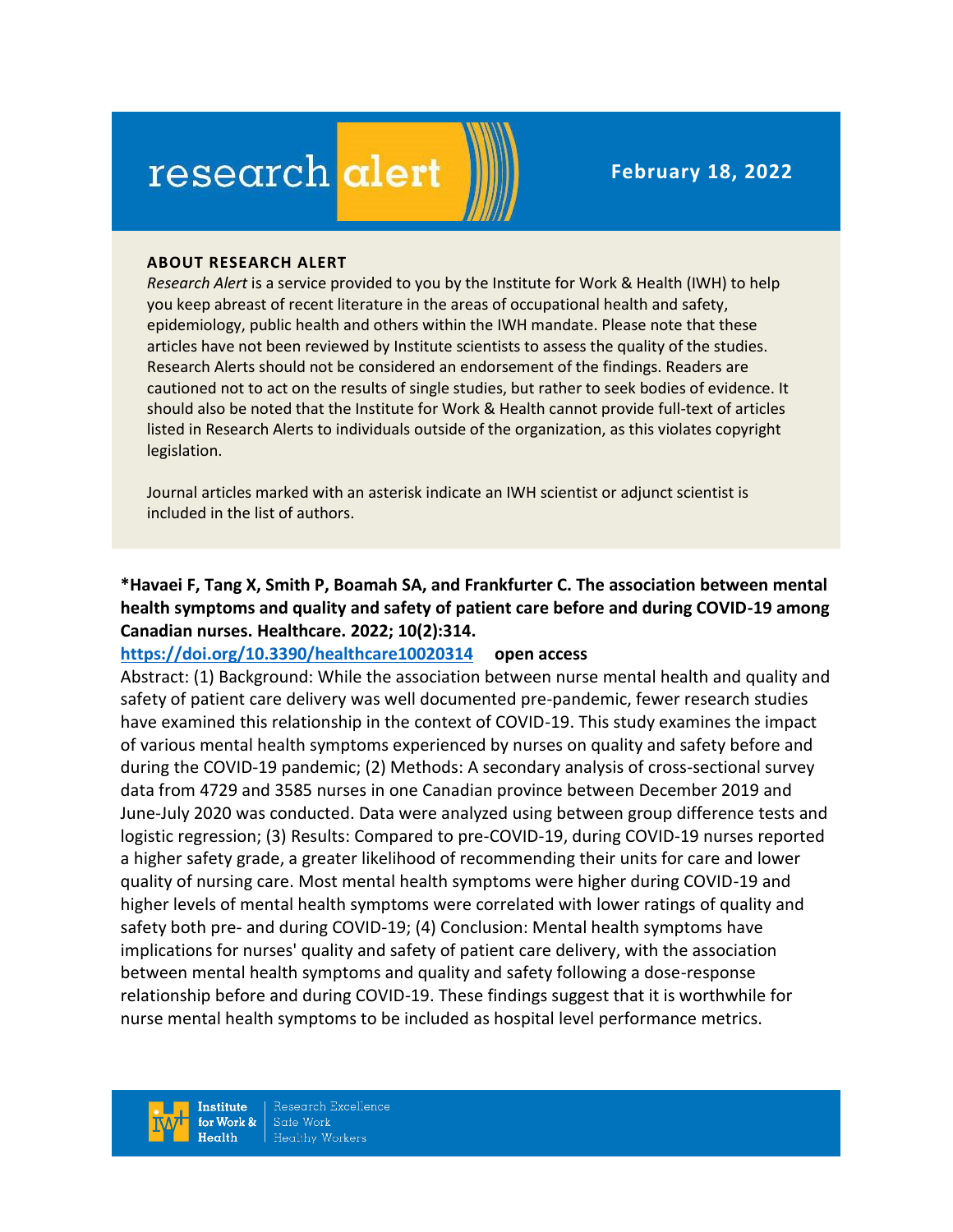**\*Orchard C, Smith PM, and Kromhout H. Gender differences in authorship prior to and during the COVID-19 pandemic in research submissions to Occupational and Environmental Medicine (2017-2021). Occupational & Environmental Medicine. 2022; [epub ahead of print].**

**<https://doi.org/10.1136/oemed-2021-107915>[open access]** Abstract: OBJECTIVE: To explore whether the COVID-19 pandemic has impacted productivity of female academics in the field of occupational and environmental health, by examining trends in male and female authorship of submissions during and prior to the COVID-19 pandemic in Occupational and Environmental Medicine. METHODS: Administrative data on submissions between January 2017 and November 2021 were obtained through databases held at BMJ journals. Author gender was identified using an existing algorithm based on matching names to social media accounts. The number and proportion of female and male primary (first) and senior (last) authors were examined for each quarter, and the average change in share of monthly submissions from male authors in the months since the pandemic compared with corresponding months prior to the pandemic were identified using regression models estimating least squares means. RESULTS: Among 2286 (64.7%) and 2335 (66.1%) manuscripts for which first and last author gender were identified, respectively, 49.3% of prepandemic submissions were from male first authors, increasing to 55.4% in the first year of the pandemic (difference of 6.1%, 95% CI 1.3% to 10.7%), before dropping to 46.6% from April 2021 onwards. Quarterly counts identified a large increase in submissions from male authors during the first year after the onset of the pandemic, and a smaller increase from female authors. The proportion of male last authors did not change significantly during the pandemic. CONCLUSIONS: These findings suggest that there has been an increase in male productivity during the COVID-19 pandemic within the field of occupational and environmental health research that is present to a lesser extent among women

# **\*Sud A, Buchman DZ, Furlan AD, Selby P, Spithoff SM, and Upshur REG. Chronic pain and opioid prescribing: three ways for navigating complexity at the clinical-population health interface. American Journal of Public Health. 2022; 112(S1):S56-S65.**

**<https://doi.org/10.2105/AJPH.2021.306500> [open access]** Abstract: Clinically focused interventions for people living with pain, such as health

professional education, clinical decision support systems, prescription drug monitoring programs, and multidisciplinary care to support opioid tapering, have all been promoted as important solutions to the North American opioid crisis. Yet none have so far delivered substantive beneficial opioid-related population health outcomes. In fact, while total opioid prescribing has leveled off or reduced in many jurisdictions, population-level harms from opioids have continued to increase dramatically. We attribute this failure partly to a poor recognition of the epistemic and ethical complexities at the interface of clinical and population health. We draw on a framework of knowledge networks in wicked problems to identify 3 strategies to help navigate these complexities: (1) designing and evaluating clinically focused interventions as complex interventions, (2) reformulating evidence to make

**Institute** for Work &  $Health$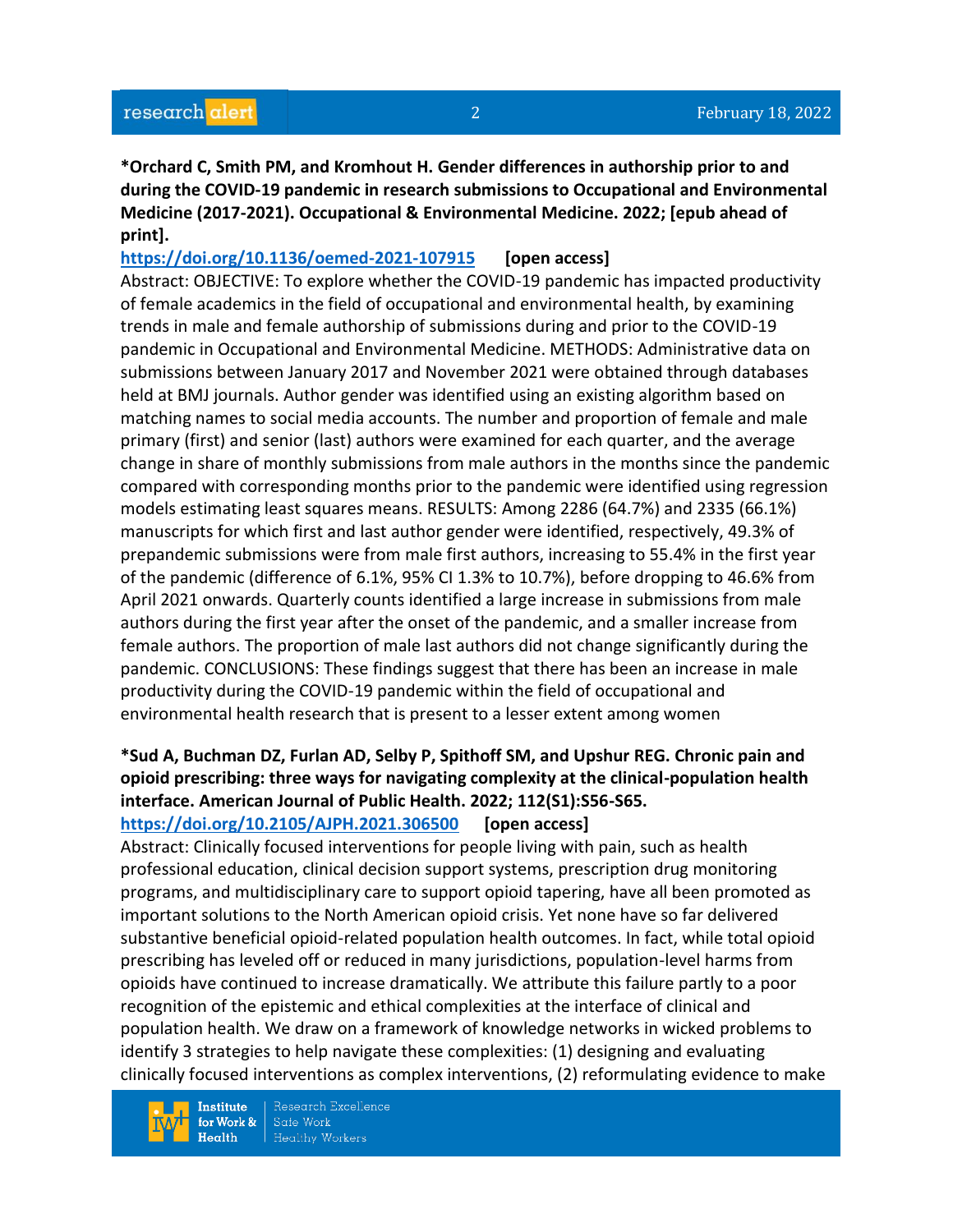population health dynamics apparent, and (3) appealing to the inseparability of facts and values to support decision-making in uncertainty. We advocate that applying these strategies will better equip clinically focused interventions as complements to structural and public health interventions to achieve the desired beneficial population health effects. (Am J Public Health. 2022;112(S1):S56-S65. https://doi.org/10.2105/AJPH.2021.306500)

**Acheampong T and Kemp AG. Health, safety and environmental (HSE) regulation and outcomes in the offshore oil and gas industry: performance review of trends in the United Kingdom Continental Shelf. Safety Science. 2022; 148:105634. <https://doi.org/10.1016/j.ssci.2021.105634>** 

# **Asfaw A. Cost of lost work hours associated with the COVID-19 pandemic-United States, March 2020 through February 2021. American Journal of Industrial Medicine. 2022; 65(1):20-29.**

# **<https://doi.org/10.1002/ajim.23307>[open access]**

Abstract: INTRODUCTION: Of the 22.8 million coronavirus disease 2019 (COVID-19) cases recorded in the United States as of March 21, 2021 with age information, three-fourths were in the workingage group, indicating the potentially high economic impact of the pandemic. This study estimates the cost of lost work hours associated with the COVID-19 pandemic between March 2020 through February 2021. METHOD: I used a before-and-after analysis of data from the 2017-2021 Current Population Survey to estimate the costs of lost work hours due to economic, workers' own health, and other reasons, from the COVID-19 pandemic. RESULTS: Across March 2020 through February 2021 (a year since the start of the pandemic in the United States), the estimated cost of lost work hours associated with the COVID-19 pandemic among US full-time workers was \$138 billion (95% confidence interval [CI]: \$73.4 billion-\$202.46 billion). Shares of the costs attributed to economic, workers' own health, and other reasons were 33.7%, 13.7%, and 52.6%, respectively. CONCLUSION: The \$138 billion cost of lost work hours associated with the COVID-19 pandemic during March 2020 through February 2021 highlights the economic consequences of the pandemic, as well as indicating the potential benefit of public health and safety interventions used to mitigate COVID-19 spread

**Burr H, Lange S, Freyer M, Formazin M, Rose U, Nielsen ML, et al. Physical and psychosocial working conditions as predictors of 5-year changes in work ability among 2078 employees in Germany. International Archives of Occupational & Environmental Health. 2022; 95(1):153-168.** 

# **<https://doi.org/10.1007/s00420-021-01716-9>[open access]**

Abstract: Objective: To examine 5-year prospective associations between working conditions and work ability among employees in Germany. Methods: A cohort study (2011/2012-2017), based on a random sample of employees in employments subject to payment of social contributions aged 31-60 years (Study on Mental Health at Work; S-MGA; N = 2,078),

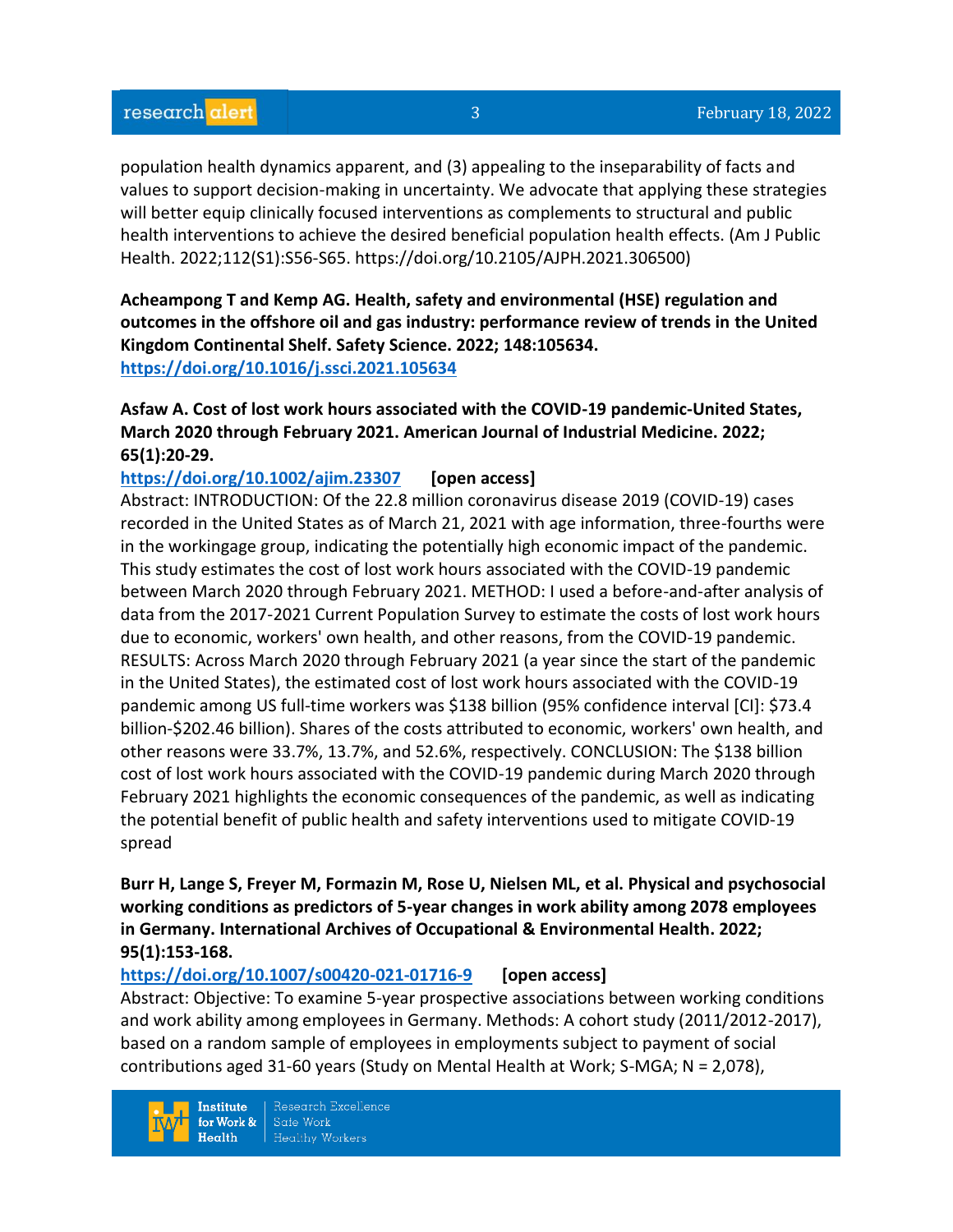included data on physical and quantitative demands, control (influence, possibilities for development, control over working time), relations (role clarity and leadership quality) and work ability (Work Ability Index, WAI; subscale 'subjective work ability and resources'). Data were analysed using linear regression. Results: Physical demands and control were associated with small 5-year changes in work ability ( $\Delta$ R2 = 1%). Among the subgroup of employees with >= 25 sickness days, possibilities for development, control and quality of leadership were associated with changes in work ability  $(\Delta R2 = 8\%)$ . Conclusions: The impact of working conditions on long term changes in work ability seems to be negligible. However, in vulnerable subpopulations experiencing poor health, working conditions may be associated to a larger extent to work ability over this time span.

# **Deady M, Collins DAJ, Johnston DA, Glozier N, Calvo RA, Christensen H, et al. The impact of depression, anxiety and comorbidity on occupational outcomes. Occupational Medicine. 2022; 72(1):17-24.**

#### **<https://doi.org/10.1093/occmed/kqab142>**

Abstract: BACKGROUND: Anxiety and depression account for considerable cost to organizations, driven by both presenteeism (reduced performance due to attending work while ill) and absenteeism. Most research has focused on the impact of depression, with less attention given to anxiety and comorbid presentations. AIMS: To explore the cross-sectional relationship between depression and anxiety (individually and comorbidly) on workplace performance and sickness absence. METHODS: As part of a larger study to evaluate a mental health app, 4953 working Australians were recruited. Participants completed in-app assessment including demographic questions, the Patient Health Questionnaire-9, two-item Generalized Anxiety Disorder and questions from the World Health Organization Health and Work Performance Questionnaire. Cut-off scores were used to establish probable cases of depression alone, anxiety alone and comorbidity. RESULTS: Of the total sample, 7% met cutoff for depression only, 13% anxiety only, while 16% were comorbid. Those with comorbidity reported greater symptom severity, poorer work performance and more sickness absence compared to all other groups. Presenteeism and absenteeism were significantly worse in those with depression only and anxiety only compared to those with non-clinical symptom levels. Although those with depression alone tended to have poorer outcomes than the anxiety-only group, when sample prevalence rates were considered, the impact on presenteeism was comparable. CONCLUSIONS: Workplace functioning is heavily impacted by depression and anxiety both independently and where they co-occur. While comorbidity and more severe depression presentations stand out as impairing, workplace interventions should also prioritize targeting of anxiety disorders (and associated presenteeism) given their high population prevalence

**Dong XS, Brooks RD, Rodman C, Rinehart R, and Brown S. Pain and prescription opioid use among US construction workers: findings from the 2011 - 2018 medical expenditure panel survey. American Journal of Public Health. 2022; 112(S1):S77-S87.** 

**Institute** for Work &  $Health$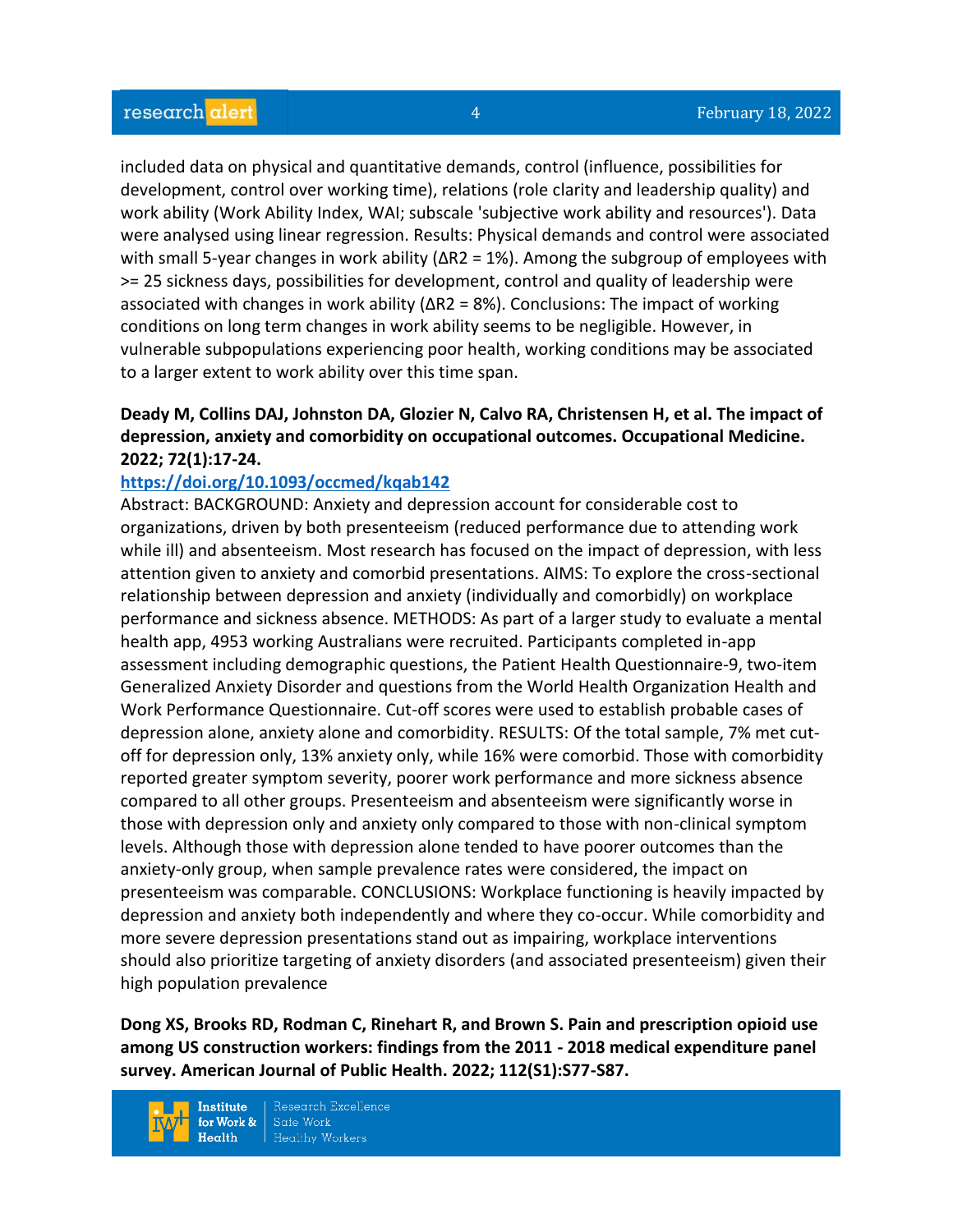#### **<https://doi.org/10.2105/AJPH.2021.306510>**

Abstract: Objectives. To examine prescription opioid and nonopioid analgesic use among US construction workers and their associations with pain conditions and sociodemographic factors. Methods. We analyzed data for about 9000 (weighted 11.5 million per year) construction workers who responded to the Medical Expenditure Panel Survey from 2011 to 2018. We applied both descriptive statistics and multiple logistic regression procedures in the analyses. Results. An estimated 1.2 million (10.0%) of construction workers used prescription opioid analgesics annually. The adjusted odds of prescription opioid use were significantly higher for workers suffering from work-related injuries (adjusted odds ratio [AOR] = 3.82; 95% confidence interval [CI] = 2.72, 5.37), non-work-related injuries (AOR = 3.37; 95% CI = 2.54, 4.46), and musculoskeletal disorders (AOR = 2.31; 95% CI = 1.80, 2.95) after we controlled for potential confounders. Adjusted odds of prescription opioid use were also higher among workers with poorer physical health (AOR =  $1.95$ ; 95% CI =  $1.42$ , 2.69) or mental health disorders (AOR = 1.95; 95% CI = 1.41, 2.68). Conclusions. Work- and non-workrelated injuries and musculoskeletal disorders significantly increased prescription opioid use among construction workers. To prevent opioid use disorders, multipronged strategies should be approached. (Am J Public Health. 2022;112(S1):S77-S87. https://doi.org/10.2105/AJPH.2021.306510).

# **Essl-Maurer R, Flamm M, Hosl K, Osterbrink J, and Zee-Neuen A. Absenteeism and associated labour costs according to depressive symptom severity in the German general population: why preventive strategies matter. International Archives of Occupational & Environmental Health. 2022; 95(2):409-418.**

#### **<https://doi.org/10.1007/s00420-021-01788-7>[open access]**

Abstract: Purpose: Depression is a highly prevalent mental health condition with substantial individual, societal and economic consequences. This study focussed on the association of depressive symptom severity with absenteeism duration and employer labour costs. Methods: Using cross-sectional data from the German Health Update 2014/2015, multivariable zero-inflated Poisson regression (ZIP) models explored the association of depressive symptom severity (8-item depression patient health questionnaire-PHQ-8), with absenteeism weeks during 12 months in men and women working full- or part-time. The predicted sick leave weeks were multiplied by mean average labour costs. Results: The sample consisted of 12,405 persons with an average sick leave of 1.89 weeks (SD 4.26). Fiftyfour % were women and 57% were between 40 and 59 years of age. In men and women, mild, moderate, moderately severe and severe depressive symptoms were associated with a significant factor increase in sick leave weeks compared to persons with no or minimal symptoms. Labour costs increased with increasing symptom severity from € 1468.22 for men with no or minimal depressive symptoms to € 7190.25 for men with severe depressive symptoms and from € 1045.82 to € 4306.30 in women, respectively. Conclusion: The present results indicate that increasing depressive symptom severity is associated with increasing absenteeism and employer costs. They emphasize the need for implementation, realignment

**Institute** for Work &  $Health$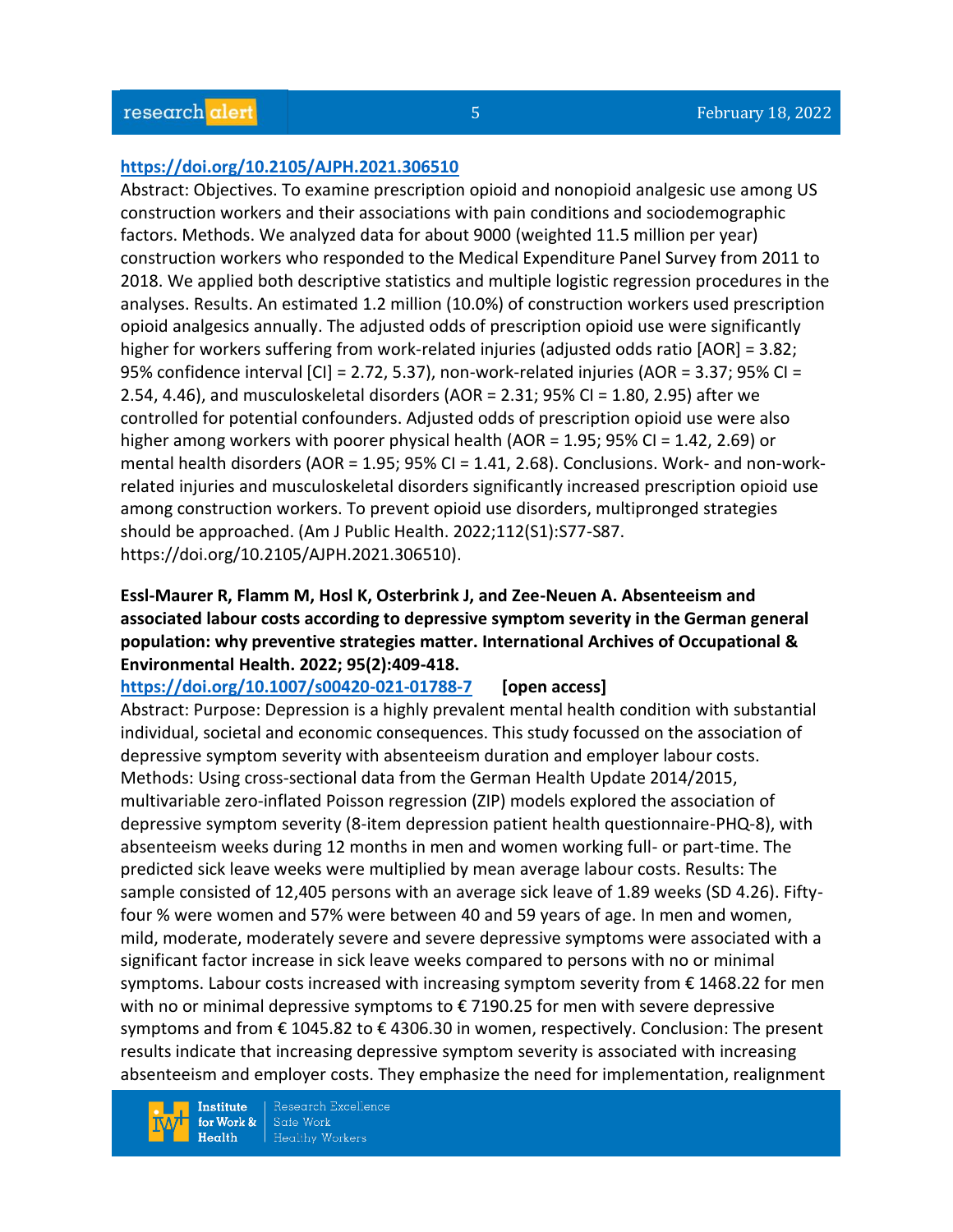or extension of professional work-site health promotion programmes aiming at the improvement and maintenance of employee health and the reduction of labour costs associated with depression-related sick leave.

**Galea N, Powell A, Salignac F, Chappell L, and Loosemore M. When following the rules is bad for wellbeing: the effects of gendered rules in the Australian construction industry. Work, Employment and Society. 2022; 36(1):119-138. <https://doi.org/10.1177/0950017020978914>[open access]**

**Hoff A, Poulsen RM, Fisker J, Hjorthoj C, Rosenberg N, Nordentoft M, et al. Integrating vocational rehabilitation and mental healthcare to improve the return-to-work process for people on sick leave with depression or anxiety: results from a three-arm, parallel randomised trial. Occupational & Environmental Medicine. 2022; 79(2):134-142. <https://doi.org/10.1136/oemed-2021-107894>[open access]**

Abstract: OBJECTIVE: The aim of this study was to investigate an integrated mental healthcare and vocational rehabilitation intervention to improve and hasten the process of return-to-work of people on sick leave with anxiety and depression. METHODS: In this threearm, randomised trial, participants were assigned to (1) integrated intervention (INT), (2) improved mental healthcare (MHC) or (3) service as usual (SAU). The primary outcome was time to return-to-work measured at 12-month follow-up. The secondary outcomes were time to return-to-work measured at 6-month follow-up; levels of anxiety, depression, stress symptoms, and social and occupational functioning at 6 months; and return-to-work measured as proportion in work at 12 months. RESULTS: 631 individuals were randomised. INT yielded a higher proportion in work compared with both MHC (56.2% vs 43.7%, p=0.012) and SAU (56.2% vs 45%, p=0.029) at 12-month follow-up. We found no differences in returnto-work in terms of sick leave duration at either 6-month or 12-month follow-up, with the latter being the primary outcome. No differences in anxiety, depression or functioning between INT, MHC and SAU were identified, but INT and MHC showed lower scores on Cohen's Perceived Stress Scale compared with SAU at 12-month follow-up. CONCLUSIONS: Although INT did not hasten the process of return-to-work, it yielded better outcome with regard to proportion in work compared with MHC and SAU. The findings suggest that INT compared with SAU is associated with a few, minor health benefits. Overall, INT yielded slightly better vocational and health outcomes, but the clinical significance of the health advantage is questionable. TRIAL REGISTRATION NUMBER: NCT02872051

# **Hultqvist J, Bjerkeli P, Hensing G, and Holmgren K. Does a brief work-stress intervention prevent sick-leave during the following 24 months? A randomized controlled trial in Swedish primary care. Work. 2021; 70(4):1141-1150.**

**<https://doi.org/10.3233/WOR-205029>[open access]**

Abstract: Background: Work-related stress (WRS) presents a risk for sick leave. However, effective methods to identify people at risk for sick leave due to WRS at an early stage are

**Institute** for Work &  $Heath$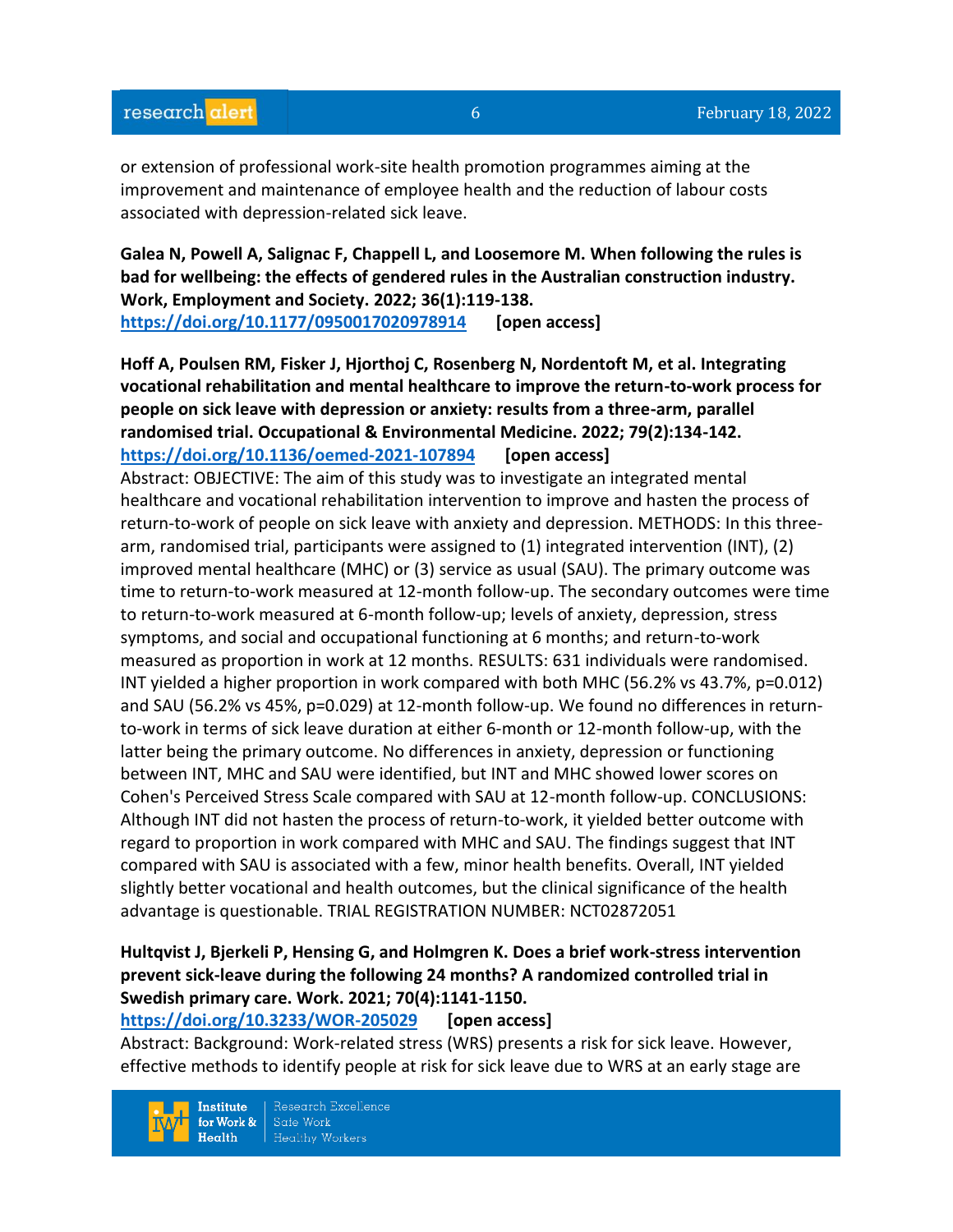lacking in primary health care. Objective: To evaluate whether a systematic early identification of WRS can prevent sick leave over 24 months after the intervention. Methods: Study participants (n = 132 intervention; n = 139 control) were employed, non-sick-listed persons seeking care at primary health care centres. The intervention included early identification of WRS by a validated instrument, general practitioner (GP) awareness supported by a brief training session, patients' self-reflection by instrument completion, GP giving the patient feedback at consultation and GP identifying preventive measures. The control group received treatment as usual. Outcome data were retrieved from the Swedish Social Insurance Agency. Results: The intervention group had less registered median sick leave days ( $n = 56$ ) than the control group ( $n = 65$ ) but the difference was not statistically significant. Conclusions: The brief intervention was not proven effective in preventing sick leave in the following 24 months compared to treatment as usual. Further research on how to identify, advice and treat those at high risk for sick leave in primary health care is needed.

**International Labour Organization. Diagnostic and exposure criteria for occupational diseases: guidance notes for diagnosis and prevention of the diseases in the ILO List of Occupational Diseases (revised 2010). Geneva, Switzerland: International Labour Office; 2022.**

**[https://www.ilo.org/global/topics/safety-and-health-at-work/resources](https://www.ilo.org/global/topics/safety-and-health-at-work/resources-library/publications/WCMS_836362/lang--en/index.htm)[library/publications/WCMS\\_836362/lang--en/index.htm](https://www.ilo.org/global/topics/safety-and-health-at-work/resources-library/publications/WCMS_836362/lang--en/index.htm)**

# **Leidi A, Berner A, Dumont R, Dubos R, Koegler F, Piumatti G, et al. Occupational risk of SARS-CoV-2 infection and reinfection during the second pandemic surge: a cohort study. Occupational & Environmental Medicine. 2022; 79(2):116-119.**

**<https://doi.org/10.1136/oemed-2021-107924>**

Abstract: OBJECTIVES: This cohort study including essential workers, assessed the risk and incidence of SARS-CoV-2 infection during the second surge of COVID-19 according to baseline serostatus and occupational sector. METHODS: Essential workers were selected from a seroprevalence survey cohort in Geneva, Switzerland and were linked to a state centralised registry compiling SARS-CoV-2 infections. Primary outcome was the incidence of virologically confirmed infections from serological assessment (between May and September 2020) to 25 January 2021, according to baseline antibody status and stratified by three predefined occupational groups (occupations requiring sustained physical proximity, involving brief regular contact or others). RESULTS: 10 457 essential workers were included (occupations requiring sustained physical proximity accounted for 3057 individuals, those involving regular brief contact, 3645 and 3755 workers were classified under 'Other essential occupations'). After a follow-up period of over 27 weeks, 5 (0.6%) seropositive and 830 (8.5%) seronegative individuals had a positive SARS-CoV-2 test, with an incidence rate of 0.2 (95% CI 0.1 to 0.6) and 3.2 (95% CI 2.9 to 3.4) cases per person-week, respectively. Incidences were similar across occupational groups. Seropositive essential workers had a 93% reduction in the hazard (HR of 0.07, 95% CI 0.03 to 0.17) of having a positive test during the follow-up with no

**Institute** for Work &  $Health$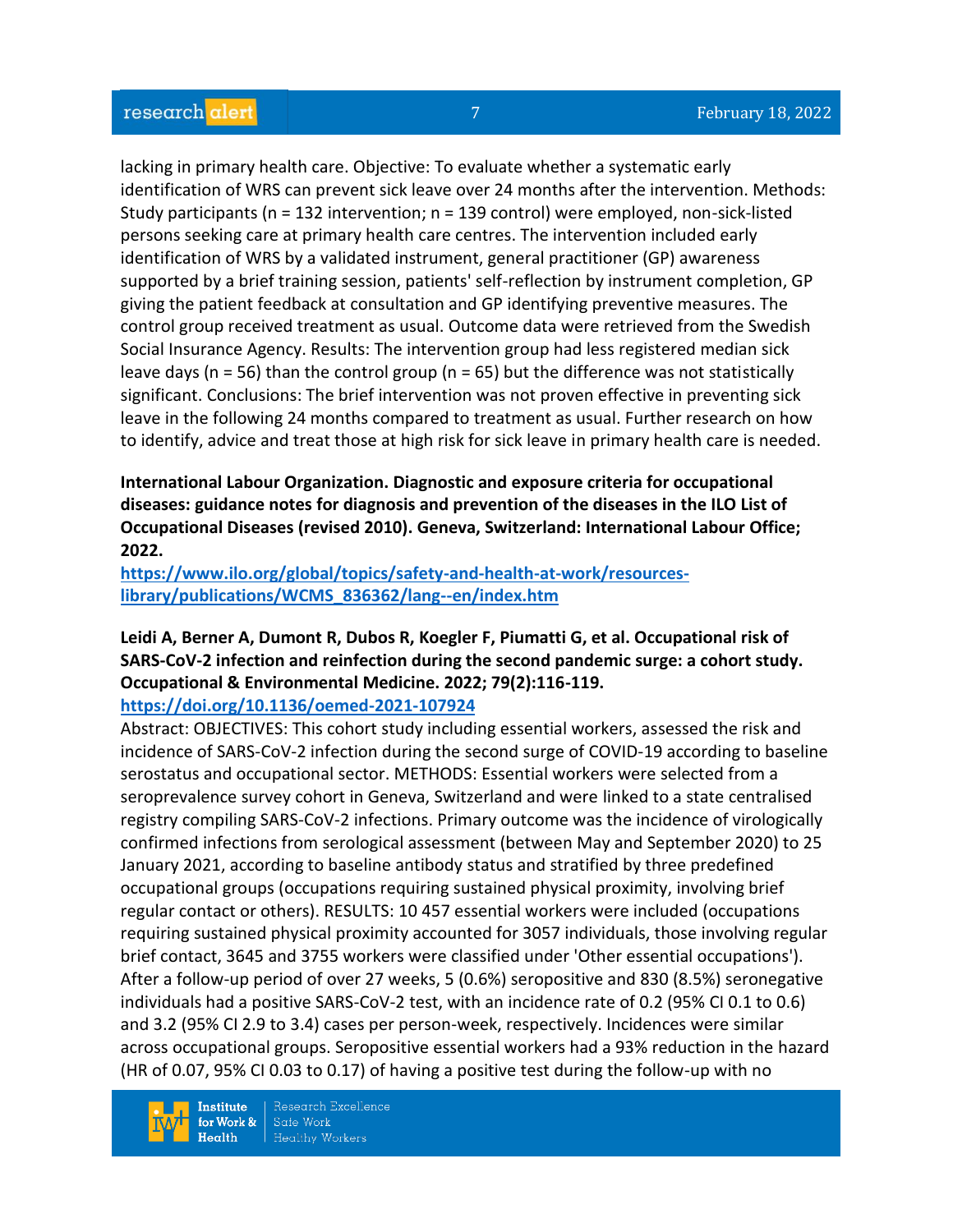significant between-occupational group difference. CONCLUSIONS: A 10-fold reduction in the hazard of being virologically tested positive was observed among anti-SARS-CoV-2 seropositive essential workers regardless of their sector of occupation, confirming the seroprotective effect of a previous SARS-CoV2 exposure at least 6 months after infection

**MacGregor CS and Bearman C. The danger in the dark: safety and teamwork in Australian dark territory railway operations. Safety Science. 2022; 148:105638. <https://doi.org/10.1016/j.ssci.2021.105638>** 

**Nilsen M, Kongsvik T, and Almklov PG. Splintered structures and workers without a workplace: how should safety science address the fragmentation of organizations? Safety Science. 2022; 148:105644.**

**<https://doi.org/10.1016/j.ssci.2021.105644>** 

**SantaBarbara N, Rezai R, Terry E, Shedd K, and Comulada WS. Preliminary efficacy and acceptability of an online exercise and nutrition workplace wellness program: a brief report. Workplace Health & Safety. 2022; 70(2):90-96.** 

**<https://doi.org/10.1177/21650799211037528>** 

Abstract: BACKGROUND: Workplace wellness programs (WWP) offer physiological and psychological benefits to employees and financial and productivity benefits to employers. However, the COVID-19 pandemic has prevented in-person sessions and has required WWP's to transition to online platforms. The purpose of this brief report was to assess the preliminary feasibility, acceptability, and efficacy of a mobile version of the Bruin Health Improvement Program (BHIP mobile) WWP. METHODS: Participants virtually attended (i.e., via Zoom) twice weekly physical activity sessions and a once weekly nutrition seminar for 10 weeks with the option of a 30-minute one-on-one consultation with a registered dietician. Demographics, anthropometric indices, stress, muscular endurance, and aerobic fitness were assessed at baseline and follow-up. All analyses were conducted in SPSS v. 27. RESULTS: Twenty-seven participants (96% female) enrolled and 13 (100% female) completed the 10 week program. There were significant reductions in bodyweight ( $p < .01$ ) and body mass index ( $p < .02$ ) but not stress ( $p > .05$ ), and significant increases in muscular endurance ( $p <$ .01) but not aerobic fitness ( $p > .05$ ). Overall, BHIP mobile appears to be acceptable to participants but logistical concerns such as inconsistent internet connection was noted as potential downfalls. CONCLUSIONS/APPLICATIONS TO PRACTICE: Improvements in health outcome among completers of a mobile WWP were promising. Completer feedback highlighted program strengths as the flexibility and comfort of attending exercise sessions and nutrition classes from home. Future versions of the program will allocate resources to improve completion and expand appeal for men and women

**Sepulveda ER and Brooker AS. Income inequality and COVID-19 mortality: age-stratified analysis of 22 OECD countries. SSM - Population Health. 2021; 16:100904.**